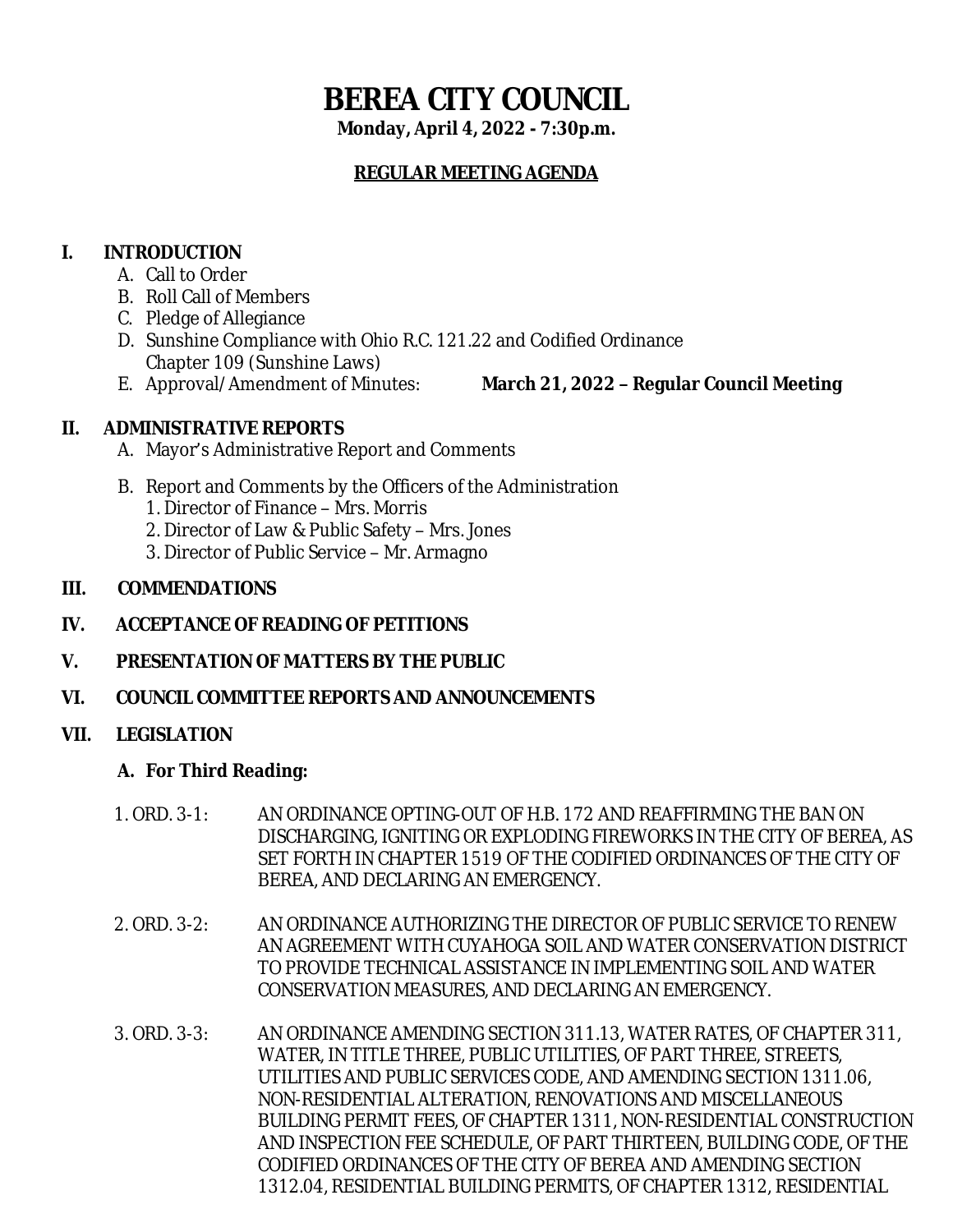CONSTRUCTION AND INSPECTION FEE SCHEDULE, OF PART THIRTEEN, BUILDING CODE, OF THE CODIFIED ORDINANCES OF THE CITY OF BEREA TO INCLUDE BULK WATER INFORMATION AND TO PROVIDE CONSISTENCY ACROSS SECTIONS, AND DECLARING AN EMERGENCY.

4. ORD. 3-4: AN ORDINANCE AMENDING SECTION 311.15(b), METERS AND SERVICES TAPS; RATES, OF CHAPTER 311, WATER, IN TITLE THREE, PUBLIC UTILITIES, OF PART THREE, STREETS, UTILITIES AND PUBLIC SERVICES CODE, AND AMENDING SECTION 1311.08, NON-RESIDENTIAL MISCELLANEOUS PLUMBING PERMIT FEES, OF CHAPTER 1311, NON-RESIDENTIAL CONSTRUCTION AND INSPECTION FEE SCHEDULE, OF PART THIRTEEN, BUILDING CODE, OF THE CODIFIED ORDINANCES OF THE CITY OF BEREA AND AMENDING 1312.07, RESIDENTIAL PLUMBING PERMITS, OF CHAPTER 1312, RESIDENTIAL CONSTRUCTION AND INSPECTION FEE SCHEDULE, OF PART THIRTEEN, BUILDING CODE, OF THE CODIFIED ORDINANCES OF THE CITY OF BEREA TO INCLUDE ALL SECTIONS IN CHAPTERS 1311 AND 1312 THAT CONTAIN WATER METERS AND SERVICE TAPS AND PROVIDE CONSISTENCY ACROSS SECTIONS, AND DECLARING AN EMERGENCY.

## **B. For Second Reading:**

1. ORD. 3-5: AN ORDINANCE AUTHORIZING THE MAYOR TO ENTER INTO A COMMUNITY REINVESTMENT AREA ("CRA") AGREEMENT WITH NHG PROPERTIES, LLC. AND HANEY LANDSCAPING, LLC., AND DECLARING AN EMERGENCY.

## **C. For First Reading:**

- 1. ORD. 4-1: AN ORDINANCE AUTHORIZING THE DIRECTOR OF PUBLIC SERVICE TO ADVERTISE FOR BIDS AND ENTER INTO ONE OR MORE CONTRACTS FOR ASPHALT OVERLAYS, CONCRETE REMOVAL AND REPLACEMENT, CRACK SEALING AND BITUMINOUS SURFACE TREATMENTS TO VARIOUS CITY STREETS FOR THE ANNUAL STREET MAINTENANCE AND REHABILITATION PROGRAM, AND DECLARING AN EMERGENCY.
- 2. ORD. 4-2: AN ORDINANCE AMENDING AND RECONSTITUTING SECTION 175.10, COMPENSATION SCHEDULE, OF CHAPTER 175, CLASSIFICATION AND COMPENSATION, OF TITLE VIII, PERSONNEL PLAN, OF THE CODIFIED ORDINANCES OF THE CITY OF BEREA TO PROVIDE AN UPDATED COMPENSATION SCHEDULE FOR CURRENT AND FUTURE CITY EMPLOYEES, EXPRESSLY REPEALING EXISTING SECTION 175.10 OF THE CODIFIED ORDINANCES, AND DECLARING AN EMERGENCY.
- 3. RES. 4-3: A RESOLUTION DECLARING IT NECESSARY TO IMPROVE THE STREETS AND OTHER PUBLIC PLACES IN THE CITY OF BEREA BY SUPPLYING THE SAME WITH ELECTRIC LIGHTING, INCLUDING TRAFFIC CONTROL LIGHTING, BY FIXING THE VALUE OF INTERSECTIONS NOT ASSESSED FOR TAXATION, AND AUTHORIZING THE DIRECTOR OF FINANCE TO MAKE AND FILE TENTATIVE ASSESSMENTS TO EFFECT THE SAME, AND DECLARING AN EMERGENCY.